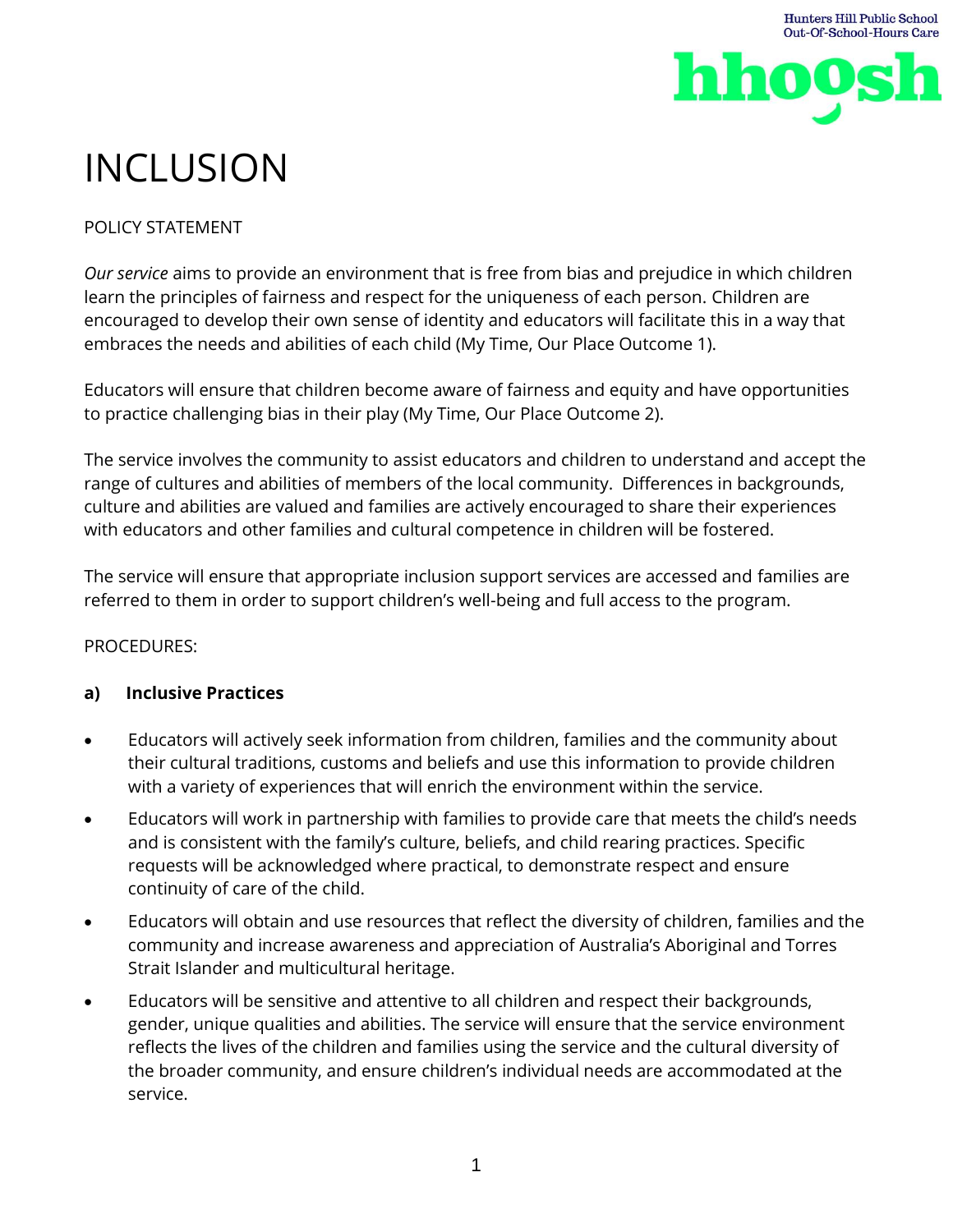

**Hunters Hill Public School** 

- Children with additional needs will be provided with the necessary support and resources to allow them to fully participate in the service. This may require the assistance of specialty services, adaptation of the environment, changes to routines and educator arrangements in order to facilitate inclusion. The service will achieve this in collaboration with the child's family.
- Educators will treat all children equitably and encourage them to treat each other with respect and fairness.
- Educators will act as positive role models by encouraging all children to be involved in a variety of activities, regardless of gender.
- Educators will role model appropriate ways to challenge discrimination and prejudice, and actively promote inclusive behaviours in children.
- Children will never be singled out, or made to feel inferior to or better than others. Educators and children will discuss incidents of bias or prejudice in children's play or relationships with each other to help children understand and find strategies to counteract these behaviours.
- The program will include experiences for the children that are not based on sex role stereotypes.
- Resource materials and equipment used in the service will, as far as possible, be nonstereotyped.
- Families will be consulted in the development of holistic programs that are responsive to children's lives, interests, learning styles, genders and reflect children's family, culture, and community.
- Educators will create opportunities for children to learn about, develop respect for, and celebrate the diversity that exists in the service and in the broader community by:
	- ✓ Encouraging all families, children, and other educators to share their experiences, skills, cultures and beliefs;
	- $\checkmark$  Inviting community members to the service to share their stories, songs, experiences, skills, cultures and beliefs;
	- $\checkmark$  Accessing and using a range of resources (including multi-cultural and multi-lingual resources) that reflect the diversity of children and families in the service and in the broader community.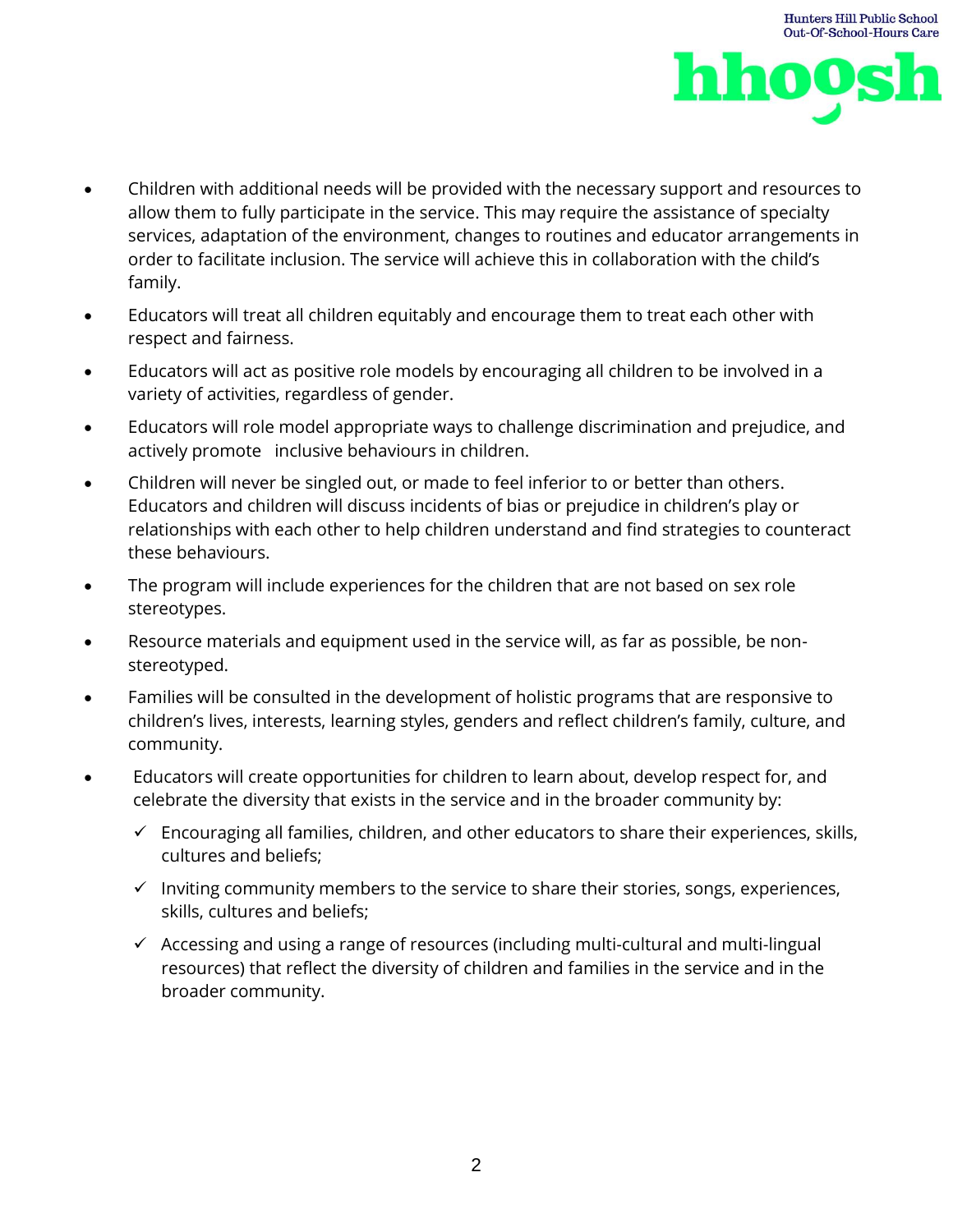

#### **b) Educator recruitment and professional development**

- Wherever possible*,* our service will aim to recruit educators from diverse cultural and linguistic backgrounds that reflect the cultural diversity of our community and to employ staff from both genders.
- The nominated supervisor and educators will attend professional development that builds awareness of their own cultural beliefs and values, increases their cultural competence and helps them to challenge discrimination and prejudice.
- All educators will be provided with a copy of the Outside School Hours Care Code of Professional Standards.

#### **c) Inclusion Support Agencies**

- The service will access bicultural support workers when necessary and/or telephone translation services and provide information on aspects of the service in languages that are spoken in the local community to assist in communicating with families from diverse cultural backgrounds.
- The service will access additional support, assistance and resources for children with additional needs including children from diverse cultural backgrounds, children with high ongoing support needs and Aboriginal and Torres Strait Islander children.
- Educators will talk to children's families about any concerns they have and offer the family links to other support services within the community such as Inclusion Support Agencies; Community Health Services etc.
- Educators will work with families, inclusion support agencies and other specialists associated with the child to develop individual support plans.